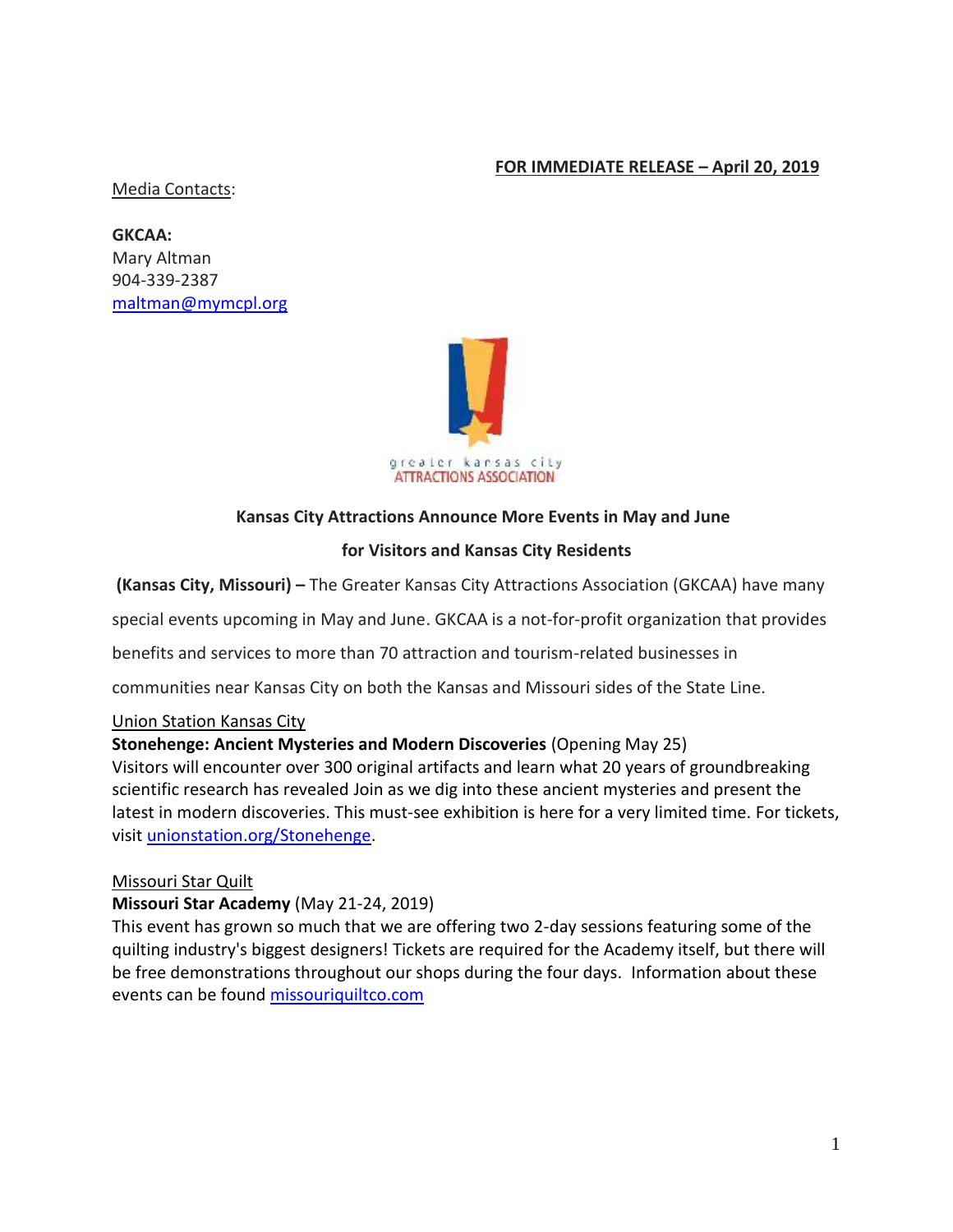#### Powell Gardens

**Fungi & Fermentation** (Sat., May 4, 11:00 a.m.- 6:00 p.m.; gardens open at 9:00 a.m.) Celebrate mushrooms, beer, and all things fermented with a daylong event featuring tastings, chef demonstrations, and classes. Enjoy free classes with topics such as growing mushrooms, making kombucha, and more. Live music, vendors, and a ticketed beer garden showcasing regional microbrewers are also part of the fun. A free make-a-mushroom hat activity is available for children. Included with admission. Learn more at [powellgardens.org/fungi.](https://powellgardens.org/homepage/events-programs-exhibitions/culinary-programs/fungi-fermentation)

**Fermentation Dinner: Chef Rick Mullins of Café Sebastienne** (Sat., May 4, 7:00 -9:00 p.m. \$75) Known for his interest in using preservation methods to reduce food waste and layer flavors, Mullins plans to feature the earthy smell and umami flavor of mushrooms from Grand River Mushrooms in a three-course, family-style dinner using ingredients sourced from the Gardens and local farms. Local fermented beverages will round out the experience. [Learn more.](https://25043p.blackbaudhosting.com/25043p/fermentation-dinner-chef-rick-mullins-of-cafe--sebastienne)

### **Family Frolic: Backyard Bugging** (Saturday, May 11, 10:00 a.m. – 3:00 p.m.)

Dig in dirt, sift through pond sludge, and chase down aerial insects in search of some of the most unique invertebrates found in Missouri. Missouri Master Naturalists will guide guests in their search and teach kids how to safely handle the insects. Free hands-on activities for kids. Watch LEGOLAND Master Builder construct a larger-than-life model of the rarely seen Assassin Bug, and catch the StoneLion Puppet Theatre performance. [Learn more.](https://powellgardens.org/homepage/events-programs-exhibitions/youth-family/family-frolic/)

#### **Mother's Day** (Sunday, May 12 – 9:00 a.m.-6:00 p.m.)

All mothers receive free admission. A special Mother's Day brunch will be served in Cafe Thyme (reservations required). [Learn more](https://powellgardens.org/homepage/events-programs-exhibitions/calendar/)

### Other Powell Garden events in May:

**[Annual Plant Sale](https://powellgardens.org/homepage/events-programs-exhibitions/calendar/)** (Sat., May 4, noon - 4:00 p.m. and Sun., May 5; gardens open 9:00 a.m.) **Drop-In Tour: Frida Kahlo Loved Plants!** (Sun., May 5, 2:00 p.m. |Free) [Learn more.](https://powellgardens.org/homepage/events-programs-exhibitions/exhibits/frida-kahlos-garden/) **[Revive Your Beds! Perennial Planting Design](https://powellgardens.org/homepage/events-programs-exhibitions/calendar/)** (Saturday (May 18, 10 a.m.-1 p.m. | \$55 **[Dog's Day Out](https://powellgardens.org/homepage/events-programs-exhibitions/calendar/)** (Saturday, May 25, 9:00 a.m. - 6:00 p.m.) **[Goats in the Garden! Tour](https://powellgardens.org/homepage/events-programs-exhibitions/calendar/)** (Saturday & Sunday, May 25 - 26, 2:00-3:00 p.m.)

#### Zona Rosa

### **Festa Italiana** (May 31 - June 2)

One of Kansas City's favorite festivals at Zona Rosa Town Square! A unique celebration of Italian traditions and Italian-American culture. Enjoy Italian food favorites, great entertainment, a 3v3 soccer tournament, Italian Motorsports Show and much more!

### Kemper Museum of Contemporary Art

**Artist Talk with Liza Lou** (Friday, May 17 5:00 p.m. cash bar, 6:00 p.m. program | FREE) Los Angeles-based artist Liza Lou gives a special artist talk in honor of Kemper Museum's twenty-fifth anniversary. Lou's major exhibition "Backyard and Kitchen" ignited amazing public interest in her work. Returning to Kemper Museum, Lou will talk about how her work has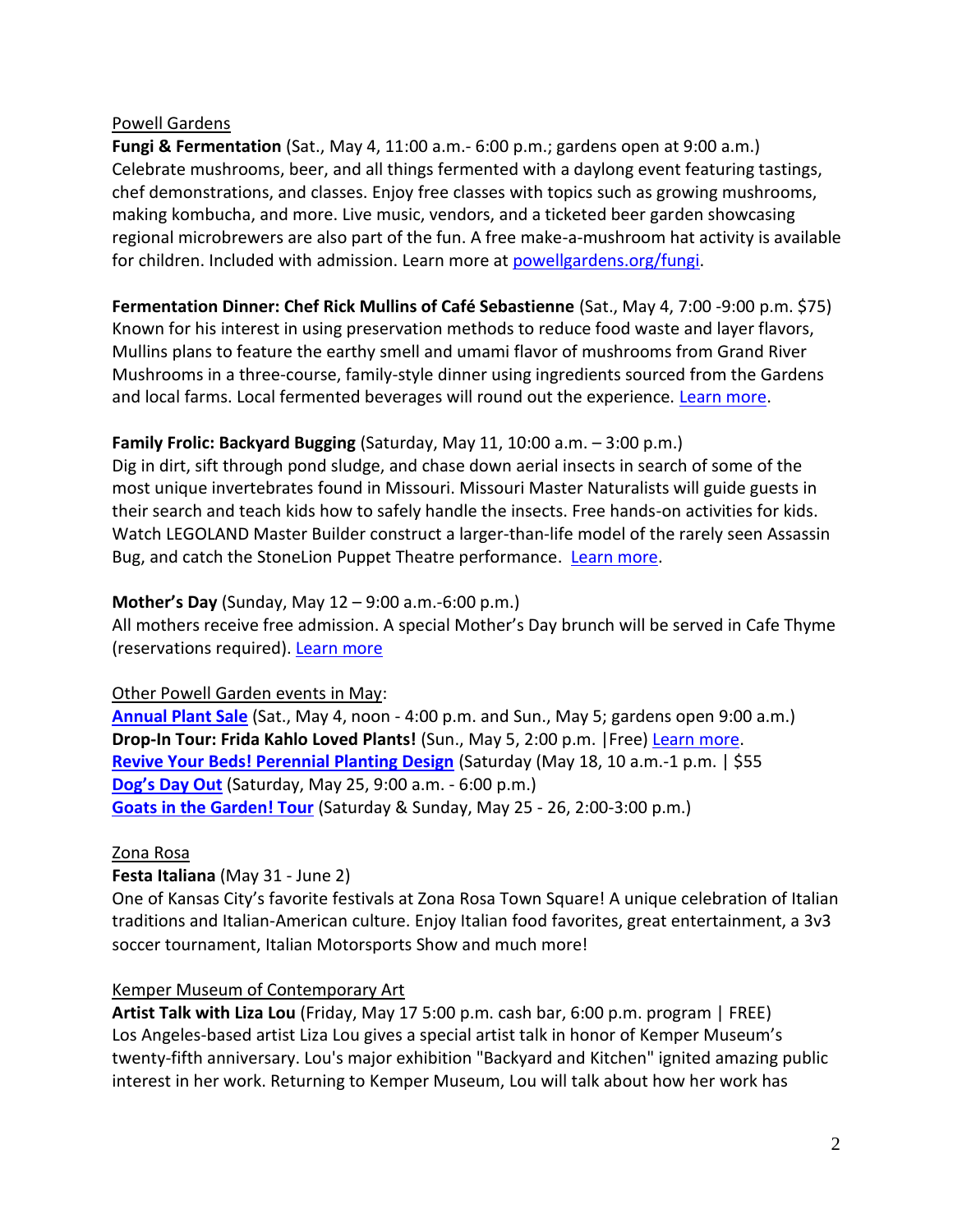evolved. Learn more at [kemperart.org.](https://www.kemperart.org/)

### National World War I Museum & Memorial

**Memorial Day Weekend** (Friday, May 24 - Monday, May 27)

As the commemoration of the Centennial of World War I continues, the National WWI Museum and Memorial serves as a fitting place to honor and recognize the men and women who sacrificed their lives while serving their country during Memorial Day weekend. The Museum and Memorial offers events throughout the weekend for people of all ages, including a free public ceremony on Memorial Day. General admission to the Museum and Memorial is free for veterans and active duty military personnel, and half-price for the public all weekend. Learn more at [theworldwar.org/memorialday.](https://www.theworldwar.org/memorialday)

**June**

### Powell Gardens

**Saturday Rhythm & Blooms** (Saturday, June 8, 12:00 p.m. – 4:00 p.m.) Enjoy the rhythm of live music, libations, and the blooms of the season Second Saturdays through the summer. Purchase tasty bites from Cafe´ Thyme or Perennial Gifts, the garden gift shop, grab a drink from the terrace bar, relax and breath in the Gardens. Included with Garden Admission. [Learn more.](https://powellgardens.org/homepage/events-programs-exhibitions/calendar/)

**Garden of Eating** (Sunday, June 16, noon-4:00 p.m. | \$20 adults, \$5 children) Grab your dad and your appetite and join us on Father's Day for this special ticketed event in the Heartland Harvest Garden. Hosted under the eaves of the Missouri Barn, this special salute to fathers features fresh, hearty bites prepared by Kansas City's Urban Cafe. Enjoy dry-rubbed Wingz, Elvis sliders, and corn and black bean quinoa salad while you listen to the music of Ernest James Zydeco. Dads with ID also get one free beer! A cash bar featuring wine, beer, and soft drinks is also available. [Learn more.](https://powellgardens.org/homepage/events-programs-exhibitions/calendar/)

### **Family Frolic: Buzzed About Bees** (Saturday, June 22, 10:00 a.m.-2:00 p.m.)

Bring the family out to get "buzzed" about bees during National Pollinator Week. The Heartland Beekeeping Association will be in attendance with an active beehive to teach families about beekeeping. Make native plant seed bombs to take home and start your very own pollinator gardens, create pollinator origami art, embark on a garden-wide search of active pollinators, and plant an eco-pot with an important butterfly host plant. For an additional fee kids can paint and take home their own flower pots, and families can learn how to make tasty treats with a local chef. [Learn more.](https://powellgardens.org/homepage/events-programs-exhibitions/calendar/)

**Booms & Blooms: 25th Anniversary Celebration** (Sat, June 29, Gardens open at 9:00 a.m. fireworks begin at dusk. Rain Date: Sunday, June 30)

Join us for the 25th and final installment of this popular Independence Day celebration! Enjoy a beautiful palette of floral color on land and a fantastic display in the air provided by our new fireworks partner, Premier Pyrotechnics. Plan to arrive early to check out the summer exhibition, Nature Connects®: Art with LEGO® Bricks and then stake out a lakeside seat to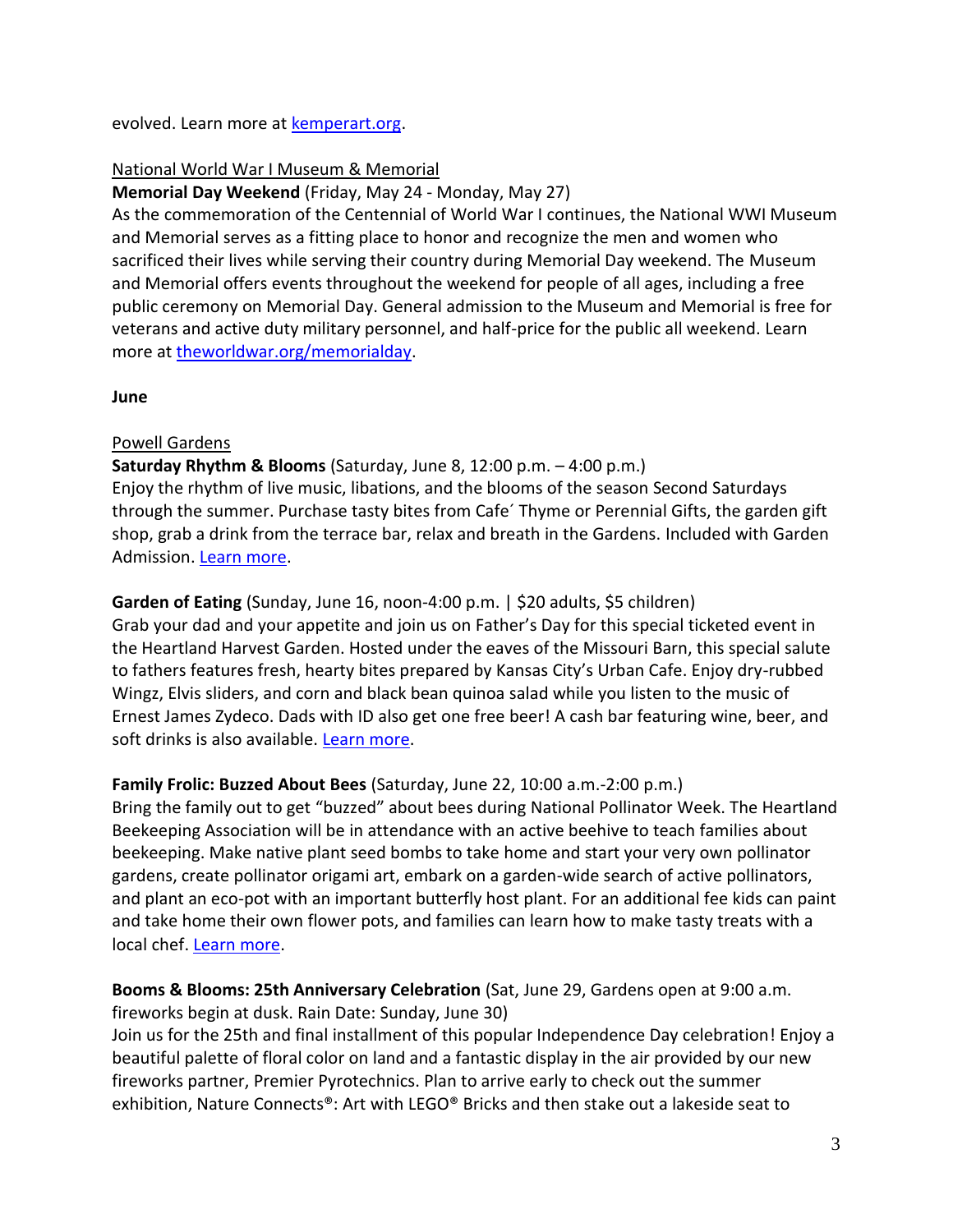watch the fireworks. Guests can partake in hands-on activities and enjoy the musical stylings of the Lee's Summit Symphony. Festival admission applies. [Learn more.](https://powellgardens.org/homepage/events-programs-exhibitions/powell-gardens-festivals/booms-blooms/)

### More Powell Gardens events:

[Seasons for the Soul: Sequence of Spring](https://powellgardens.org/homepage/events-programs-exhibitions/calendar/) (Sunday, June 2, 2:00 -3:00 p.m.) [Cocktails & Constellations](https://powellgardens.org/homepage/events-programs-exhibitions/calendar/) (Friday, June 7, 8:30-10:30 p.m. | \$45) [Species Spotlight: Wonderful Water Lotus](https://powellgardens.org/homepage/events-programs-exhibitions/calendar/) (Saturday, June 8, 10:30 -11:30 a.m.) [Insect Identification: Good Bug? Bad Bug?](https://powellgardens.org/homepage/events-programs-exhibitions/calendar/) (Saturday, June 15th, 9:00 a.m.-noon | \$45) [Integrated Pest Management](https://powellgardens.org/homepage/events-programs-exhibitions/calendar/) (Saturday, June 15th, 1:00-4:00 p.m. | \$45) [Planting for Pollinators: Container Design](https://powellgardens.org/homepage/events-programs-exhibitions/calendar/) (Saturday, June 22, 10:00 a.m.-1:00 p.m. | \$55)

# Kauffman Center for the Performing Arts

**Kauffman Center Presents: National Geographic Live - Cheryl Knott and Tim Laman, Biologist and Photographer: Adventures Among Orangutans** (Tuesday, June 4 7:30 p.m.) Muriel Kauffman Theatre

Solitary animals living in hard-to-reach places, orangutans are one of the most difficult large land animals to study. Since 1992, husband-and-wife team Cheryl Knott and Tim Laman have been using innovative techniques and new technologies to gain a closer look at this intelligent, resourceful – and threatened – species, giving us insights not only into their world, but also our own. Frequent contributors to National Geographic, Knott and Laman have been studying, photographing and protecting wild orangutans in Borneo for more than 25 years. [Get tickets.](https://tickets.kauffmancenter.org/orangutans/14094)

# **Kauffman Center Presents: Snarky Puppy** (Tuesday, June 11 7:30 p.m.)

Muriel Kauffman Theatre

Fusion-influenced, genre-bending group Snarky Puppy makes exploratory jazz, funk and rock. Displaying a rare and delicate mixture of sophisticated composition, harmony and improvisation, Snarky Puppy has been praised for being "big, rich and funky" by NPR Music. The band features a wide-ranging collection of more than 30 musicians known as "The Fam," centered around bassist, composer and bandleader Michael League. Each live performance highlights a rotating cast of about a dozen musicians, ensuring every show is different. Get [tickets.](https://tickets.kauffmancenter.org/snarkypuppy/15003)

# **Kauffman Center Presents: Napoleon Dynamite** (Friday, June 28 7:30 p.m.)

# Muriel Kauffman Theatre

The beloved indie classic Napoleon Dynamite hit theaters almost 15 years ago. Since then much has changed; but the characters, as enduring as they are endearing, stay in our hearts. Napoleon Dynamite makes us laugh – and laugh hard – over and over again. A full screening will be followed by a moderated discussion with fan-favorite cast members Jon Heder (Napoleon Dynamite), Efren Ramirez (Pedro) and Jon Gries (Uncle Rico). VIP tickets include premium seating and a meet and greet with Jon Heder, Efren Ramirez and Jon Gries. [Get tickets.](https://tickets.kauffmancenter.org/napoleon/14978)

# Midwest Genealogy Center

**2019 Global Family Reunion** (Saturday, June 20 10:30 a.m. - 3:00 p.m.) Celebrate family connections across the globe in a day-long party. Global Family Reunion is a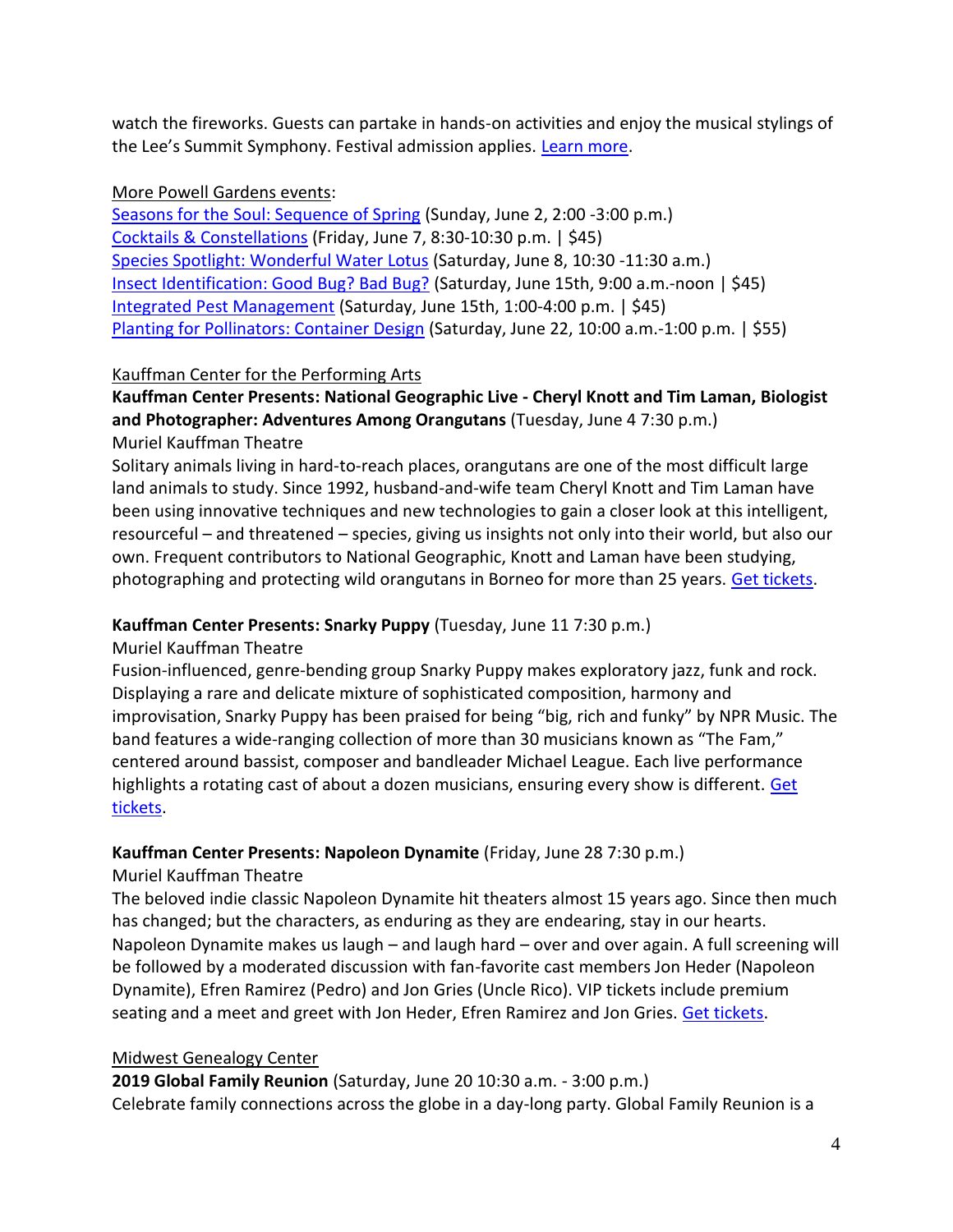live worldwide family reunion, festival, fair, and genealogy convention created by bestselling author A.J. Jacobs. The free event includes the following: HOOPLA! Stories & Songs to Make You Wiggle and Giggle at 10:30 a.m., family-friendly hands-on activities from 11:30 a.m.-1:45 p.m., complimentary lunch while supplies last Noon-1:00 p.m., and Mad Science - Family Chemistry program at 2:00 p.m. Register at [mymcpl.org/events.](https://www.mymcpl.org/events)

### Union Station Kansas City

**[9th Annual Maker Faire Kansas City](https://kansascity.makerfaire.com/) (Saturday-Sunday June 22-23)** 

### National World War I Museum & Memorial

### **Taps at the Tower** (Tuesday-Monday, June 16-22)

Linking the beauty and simplicity of the Taps bugle call with the symbolism of the Liberty Memorial Tower, Taps at the Tower is presented each evening at sunset. People are invited to come and use the grounds each evening, have a picnic, play games and enjoy the outdoors. At sunset (8:45 p.m.), people gather to experience Taps being played during a brief, moving ceremony[. Learn more.](https://www.theworldwar.org/visit/taps)

### Missouri Quilt Company

**Missouri Star Quilt - Christmas in July** (Wednesday – Friday, July 17-19) Join us for a brand-new Christmas in July. Christmas and holiday fabric designers will be presenting their festive fabrics, quilts and other creations during this magical 3-day event. [Learn](https://www.missouriquiltco.com/msqc/events)  [more.](https://www.missouriquiltco.com/msqc/events)

### Powell Gardens

**Saturday Rhythm & Blooms** (Saturday, July 13, noon-4:00 p.m. |FREE) Enjoy the rhythm of live music, libations, and the blooms of the season Second Saturdays through the summer. Purchase tasty bites from Cafe´ Thyme or Perennial Gifts, the garden gift shop, grab a drink from the terrace bar, relax and breath in the Gardens. Free with Garden Admission. [Learn more.](https://powellgardens.org/homepage/events-programs-exhibitions/calendar/)

# **Festival of Butterflies** (July 26-August 11, 9:00 a.m.-6:00 p.m. daily |FREE)

Flit and flutter out to Powell Gardens for this annual event focused on our favorite pollinator! Enjoy hands-on activities, interact with expert community partners, and walk among the winged beauties in the tropical conservatory display and Native Butterfly Habitat. [Learn more.](https://powellgardens.org/homepage/events-programs-exhibitions/powell-gardens-festivals/festival-of-butterflies/)

# **Monarch Butterfly Social & Release** (Friday, July 26, 5:00 - 7:00 p.m. | \$35)

The Monarch Bar, 4808 Roanoke Parkway, Kansas City

Join us for a truly unique happy hour featuring a live Monarch butterfly release from the terrace of The Monarch Bar. During this exclusive event, sip on a premium butterfly-themed cocktail and learn how to promote Monarch butterfly populations by offering the right host and nectar plants in your home garden or landscape. [Learn more.](https://25043p.blackbaudhosting.com/25043p/monarch-butterfly-social--release)

More Powell Gardens events: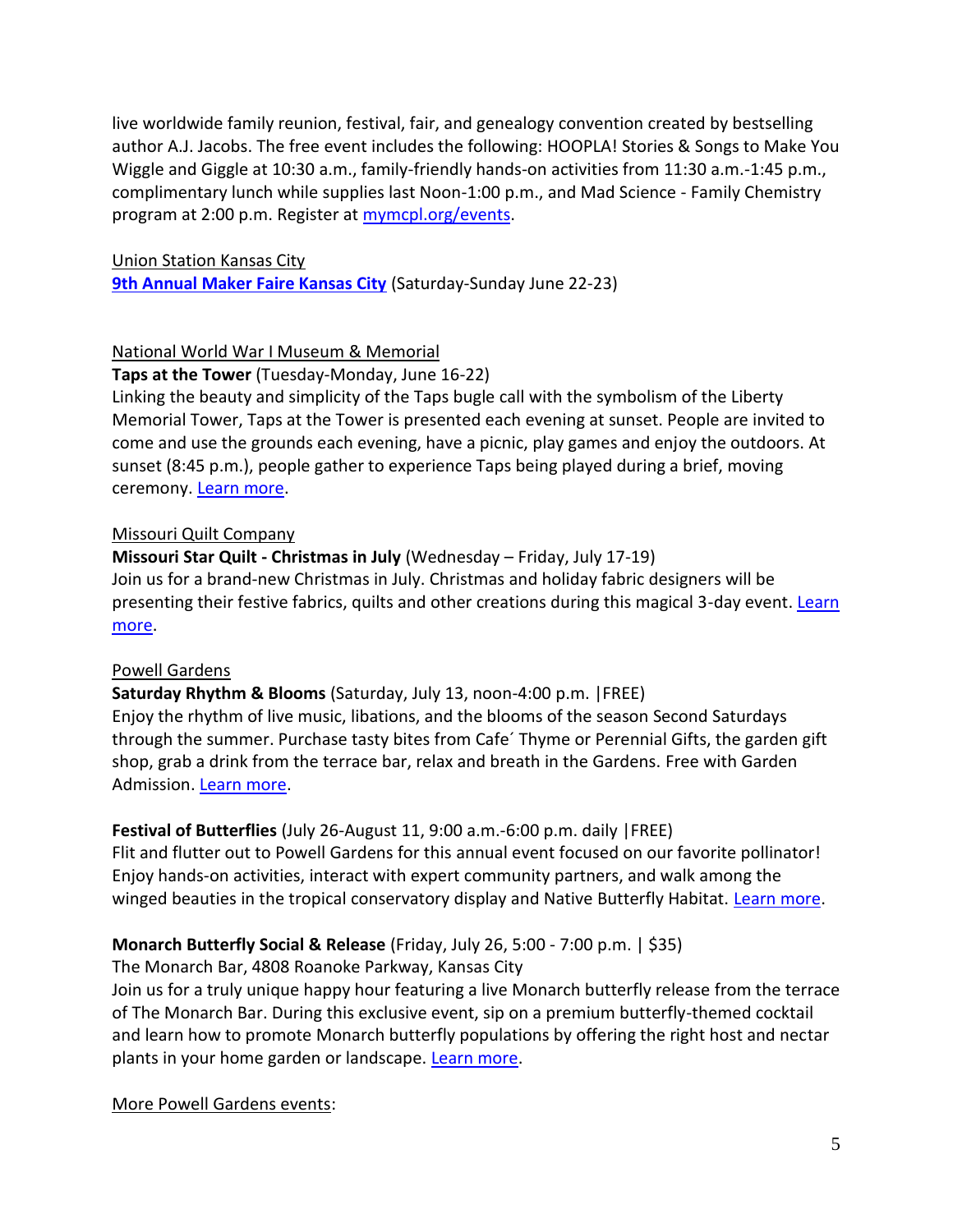[Drop-In Tour: Shady Secrets of the Woodland](https://powellgardens.org/homepage/events-programs-exhibitions/calendar/) (Sunday, July 7, 2:00 p.m.) [Work and Learn: Powell Gardens Iris Collection](https://25043p.blackbaudhosting.com/25043p/work-and-learn-powell-gardens-iris-collection) (Thursday, July 11, 9:00 a.m.-noon |\$25) [Species Spotlight: Hunt for Berry Treasure](https://powellgardens.org/homepage/events-programs-exhibitions/calendar/) (Saturday, July 13, 10:30-11:30 a.m.) [Captain Plant-It](https://powellgardens.org/homepage/events-programs-exhibitions/youth-family/kids-camps/) Kids Camp (July 8-12, 8:30 a.m.-4:30 p.m. daily | \$225) [Sow What? Get Cooking in the Garden](https://powellgardens.org/homepage/events-programs-exhibitions/youth-family/kids-camps/) Kids Camp (July 15-19, 8:30 a.m.-4:30 p.m. daily | \$225) [SAGES: Water Gardening 101](https://25043p.blackbaudhosting.com/25043p/sages-water-gardening-101) (Thursday, July 18, 10:00 a.m.-1:00 p.m. | \$35) [Natural Exposure: Photography Exhibition](https://powellgardens.org/homepage/events-programs-exhibitions/exhibits/visitor-center-gallery-artists/) (July 26-September 8, 2019) [Meet the Experts: Photography Demonstration](https://powellgardens.org/homepage/events-programs-exhibitions/calendar/) (Saturday, July 27, 2:00 – 4:00 p.m.)

### Kauffman Center for the Performing Arts

### **Kauffman Center Presents: An Evening with Jane Fonda: A Celebration of a Storied Career** (Tuesday, July 9, 2019 7:30 p.m.) Muriel Kauffman Theatre

Join two time Academy Award-winning actress Jane Fonda for a career retrospective live on stage. Fonda will share clips from her storied career, along with anecdotes, conversation and an audience Q&A as we celebrate one of entertainment's best. From Barbarella to Book Club, don't miss a celebration of Jane Fonda. VIP tickets are \$250 plus applicable fees and include a premium seat and a post-show photo opportunity with Ms. Fonda. No autographs. [Get tickets.](https://tickets.kauffmancenter.org/janefonda)

### Mahaffie Stagecoach Stop & Farm

**Independence Day: 1860s Style!** (Thursday, July 4, 10:00 a.m. to 4:00 p.m.) Enjoy a reading of the Declaration of Independence, patriotic music, and a cannon firing! Take a stagecoach ride, and see what is cooking on Mrs. Mahaffie's cookstove. Bring your picnics, chairs and blankets to enjoy this all-American celebration! [mahaffie.org](http://www.mahaffie.org/)

# **Fireworks: 1860s Style!** (Thursday, July 11, 6:00 – 10:00 p.m.)

Enjoy a concert by the Olathe Civic Band, visit the Mahaffie House and blacksmith. Take a stagecoach ride and play 1860s games. Listen to the Declaration of Independence, followed by a cannon firing, and 1860s Fireworks begin approximately at 9:30 p.m. You must be on the grounds of the Mahaffie Farm to view these fireworks as they are set display pieces. Bring your picnics, chairs and blankets. [mahaffie.org](http://www.mahaffie.org/)

Union Station Kansas City **[Science City Celebrates the 50th Anniversary of the Apollo 11](https://www.unionstation.org/)** (July 20, 2019)

### **August**

Union Station [PNC kidFEST at Science City](https://www.unionstation.org/sciencecity) (August 31, 2019)

Powell Gardens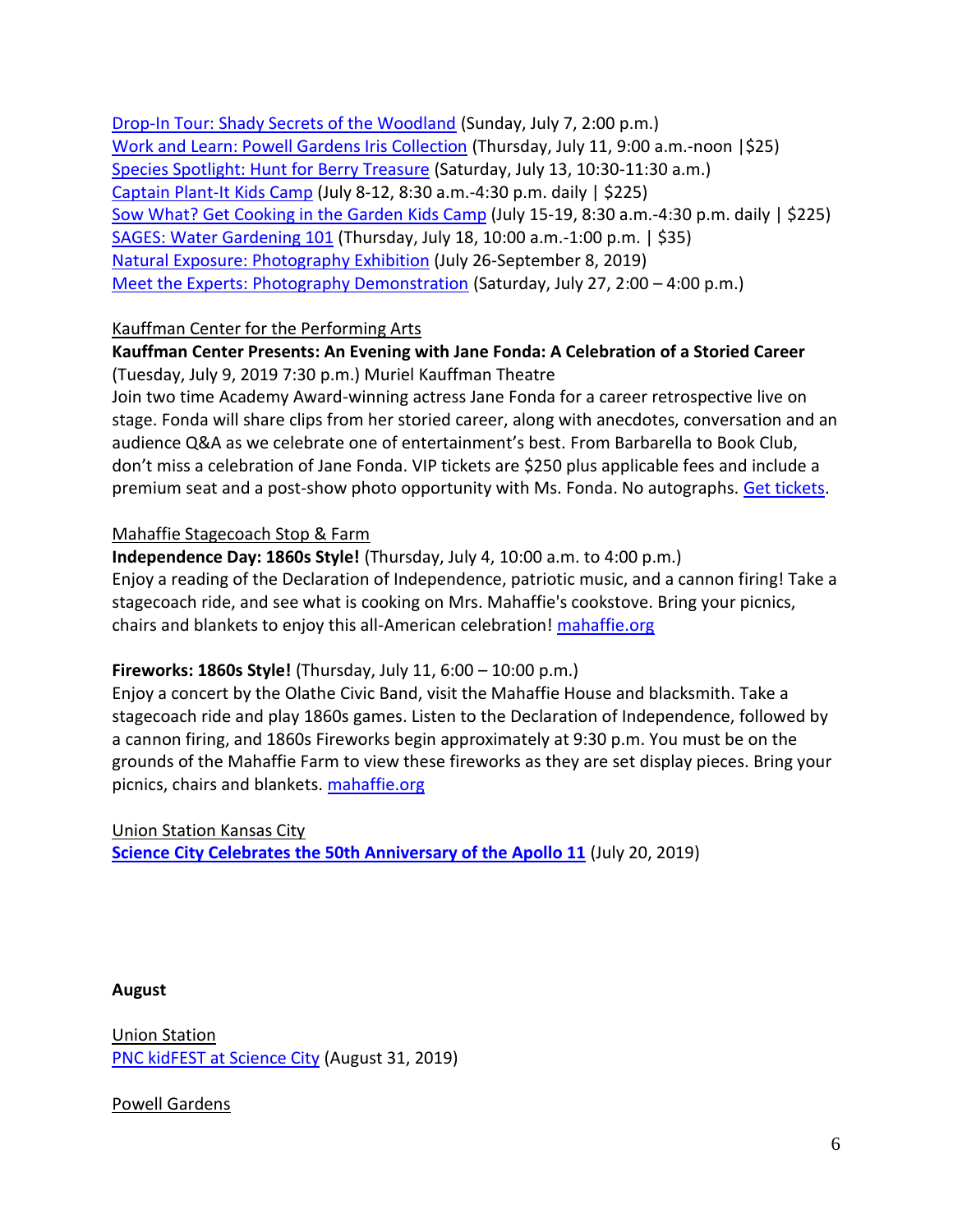**Native Butterfly Habitats: The Heart and Soul of Your Garden** (Sunday, August 4, 2 p.m.) Join docent Betty Boyd for a walk through the Native Butterfly Habitat in the Heartland Harvest Garden to learn about the life cycle of butterflies and what is needed to create a successful habitat for supporting varied phases of the butterfly life cycle. [Learn more.](https://powellgardens.org/homepage/events-programs-exhibitions/calendar/)

**Missouri Barn Dinner with Chef Michael Foust** (Sunday, August 18, 5:00 – 9:00 p.m. | \$75) Enjoy garden bounty and brews in the Missouri Barn with Chef Michael Foust of The Farmhouse and Black Sheep + Market. Enjoy a three-course, family-style meal using Powell Gardens-grown vegetables and local meats prepared in the Argentinian style over open flame. The meal will feature beer pairings presented by Michael Crane of Crane Brewing. [Learn more.](https://25043p.blackbaudhosting.com/25043p/missouri-barn-dinner-with-chef-michael-foust)

### More Powell Gardens events:

Photographer's[-Only Butterfly Access](https://25043p.blackbaudhosting.com/25043p/photographers-only-butterfly-access) (Thursday, August 8, 6:00 – 8:00 p.m. | \$10 (does not include festival admission or parking) [Saturday Rhythm & Blooms](https://powellgardens.org/homepage/events-programs-exhibitions/calendar/) (Saturday, August 10, 12:00 -4:00 p.m.) [Species Spotlight: Perfect Pollinators](https://powellgardens.org/homepage/events-programs-exhibitions/calendar/) (Saturday, August 10, 10:30 a.m.-11:30 a.m.) [Victoria Secret: Lily on the Water](https://25043p.blackbaudhosting.com/25043p/victoria-secret-lily-on-the-water) (Thursday, August 15, 7:30-10:00 p.m. | \$45

### Zona Rosa

Zona Rosa.

**Unico Microbrew Fest** (August 10, 5:00 – 9:00 p.m.) Celebrate local brewers, crafters, and makers at the 11th Annual UNICO Microbrew Festival at

# Kemper Museum of Contemporary Art

**Lexicon Spoken Word Night** (Thursday, August 8 5:00 p.m. cash bar, 6:00–8:00 p.m. program | FREE)

Organized and MC'd by Poet Laureate of the 18th and Vine Historic District, Glenn North, local spoken word artists will perform a combination of original and known works, inspired by works currently on view at Kemper Museum. Learn more at [kemperart.org.](https://www.kemperart.org/)

# **2019 Block Party** (Saturday, August 24, 6:00–10:30 p.m. | FREE)

Kemper Museum's fifth annual block party! Join us to celebrate the museum's twenty-fifth anniversary with featured music, food trucks, exhibition tours, family activities, a Museum Shop trunk show, and outdoor movie screening on the museum lawn to close the evening. Learn more at [kemperart.org.](https://www.kemperart.org/)

Kansas City Zoo

**Wine Walk for Wildlife** (Saturday, August 24)

### Kauffman Center for the Performing Arts

**Kauffman Center Presents: Iyanla Vanzant - Acts of Faith Remix Tour** (Friday, August 23 8:00 p.m.) Muriel Kauffman Theatre

Iyanla Vanzant is a celebrated spiritual teacher, *New York Times* bestselling author, legendary speaker and Emmy Award-winning television personality is known for her riveting work as the